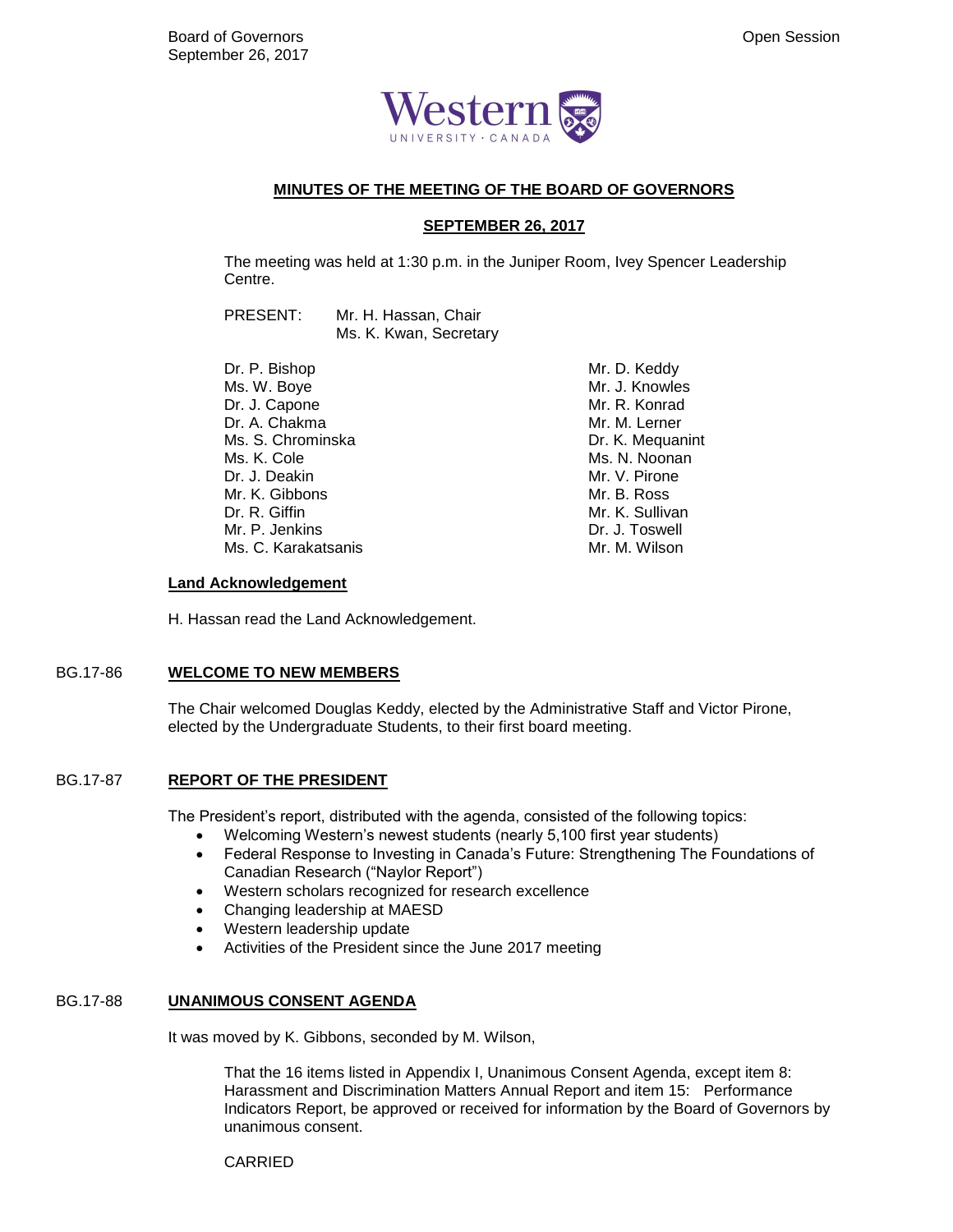**Board of Governors Community Board of Governors Community Community Community Community Community Community Community Community Community Community Community Community Community Community** September 26, 2017 **Page 2** Page 2

### BG.17-89 **Minutes Of The Previous Meeting**

The open session minutes of the meeting of June 22, 2017, were approved as circulated.

## **REPORT OF THE PROPERTY & FINANCE COMMITTEE** [Appendix II]

#### BG.17-90 **Revisions to MAPP 2.10 – Student Scholarships, Awards and Prizes**

It was moved by K. Gibbons, seconded by M. Wilson,

That MAPP 2.10 – Student Scholarships, Awards and Prizes policy be revised effective September 1, 2017, as shown in Appendix II, Annex 1, Appendix 1.

CARRIED (By Unanimous Consent)

### BG.17-91 **Information Items Reported by the Property & Finance Committee**

The Report of the Property & Finance Committee, detailed in Appendix II, contained the following items that were received for information by unanimous consent:

- Suncor Chair in Energy Policy Extension
- Quarterly Ratio Report on Non-Endowed Funds
- New Scholarships, Awards and Prizes

## **REPORT OF THE GOVERNANCE & BY-LAWS COMMITTEE** [Appendix III]

#### BG.17-92 **Amendments to By-Law No. 1.**

It was moved by M. Wilson, seconded by J. Toswell,

That the revisions to By-Law No. 1, shown in Annex 1a, be approved.

CARRIED

# BG.17-93 **Information Item Reported by the Governance & By-Laws Committee**

The Report of the Governance & By-Laws Committee, detailed in Appendix III, contained the following item that was received for information by unanimous consent:

 Revisions to Terms of Reference of the Audit Committee (Special Resolution 1.L) and of the Investment Committee (Special Resolution No. 1-N)

# **REPORT OF THE SENIOR POLICY & OPERATIONS COMMITTEE** [Appendix IV]

# BG.17-94 **Information Item Reported by the Senior Policy & Operations Committee**

The Report of the Senior Policy & Operations Committee, detailed in Appendix IV, contained the following item that was received for information by unanimous consent:

Membership of the University Discipline Appeals Committee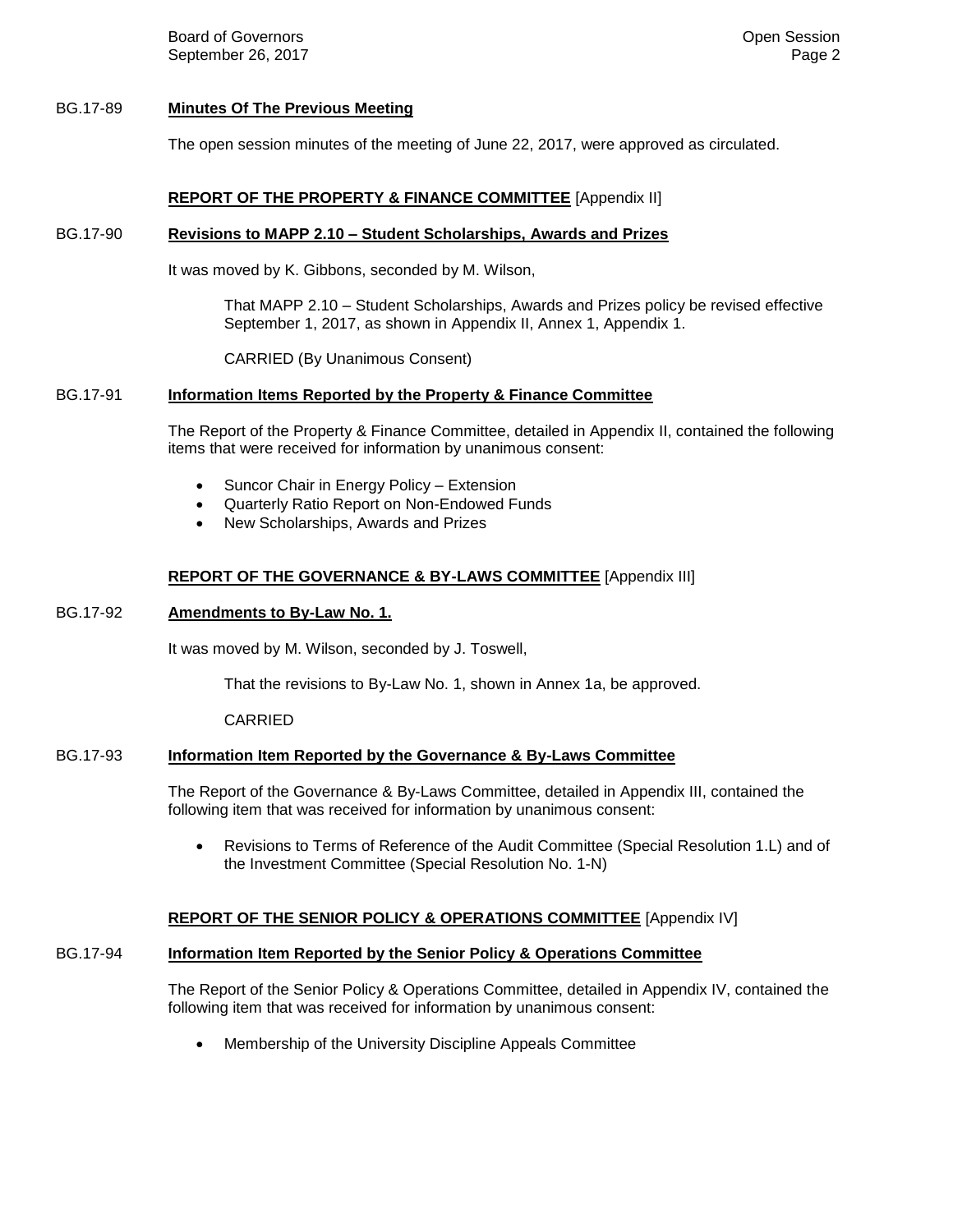#### **REPORT OF THE AUDIT COMMITTEE** [Appendix V]

#### BG.17-95 **Audited Financial Statements for the Year Ended April 30, 2017**

It was moved by K. Gibbons, seconded by J. Knowles,

That the Board of Governors approve the draft audited combined financial statements for the University for the fiscal year ended April 30, 2017 (Annex 1, Section 1).

A member suggested that going forward the name of the auditors, KPMG, be included in the statements for information.

The question was called and CARRIED.

#### BG.17-96 **Financial Statements – Related Companies**

The following financial statements for related companies and other organizations of The University of Western Ontario for the fiscal year ended April 30, 2017, were provided for the information of the Board of Governors and are found in Annex 1.

The University of Western Ontario Research and Development Park, as presented by the Company's auditors, KPMG, and as approved by the Directors of the Company on August 16, 2017.

The Siebens-Drake Research Institute as presented by the Institute's auditors, KPMG, and as approved by the Institute's Board of Directors on July 26, 2017.

The University of Western Ontario Foundation Inc., as presented by the Foundation's auditors, KPMG, and as approved by the members of the board of The UWO Foundation Inc., August 4, 2017.

Richard Ivey School of Business Group of Companies, Richard Ivey School of Business Foundation, and Richard Ivey School of Business (Asia) Limited, as presented by Ivey's auditors, KPMG, and as approved by the Board of Directors on September 5, 2017.

Robarts Clinical Trials Inc., as presented by the Company's auditors, KPMG, and as approved by the Company's Board of Directors on September 13, 2017.

The Pension Plan for Members of the Academic Staff; and The Pension Plan for Members of the Administrative Staff for the fiscal year ended December 31, 2016, as presented by the Pension Plan auditors, KPMG, and as approved by the Joint Pension Board on May 16, 2017.

#### BG.17-97 **Harassment and Discrimination Matters Annual Report**

The Harassment and Discrimination Matters Annual Report, detailed in Appendix V, was received for information.

Responding to a question about the distribution of the report, J. O'Brien said that the report is posted on the Equity and Human Rights Services website and is distributed to all employee groups. The President agreed to include this item in his report to Senate.

## BG.17-98 **Information Item Reported by the Audit Committee**

The Report of the Audit Committee, detailed in Appendix V, contained the following item that was received for information by unanimous consent:

 Western Retirement Plans – Report to the Audit Committee for the Year ended December 2016